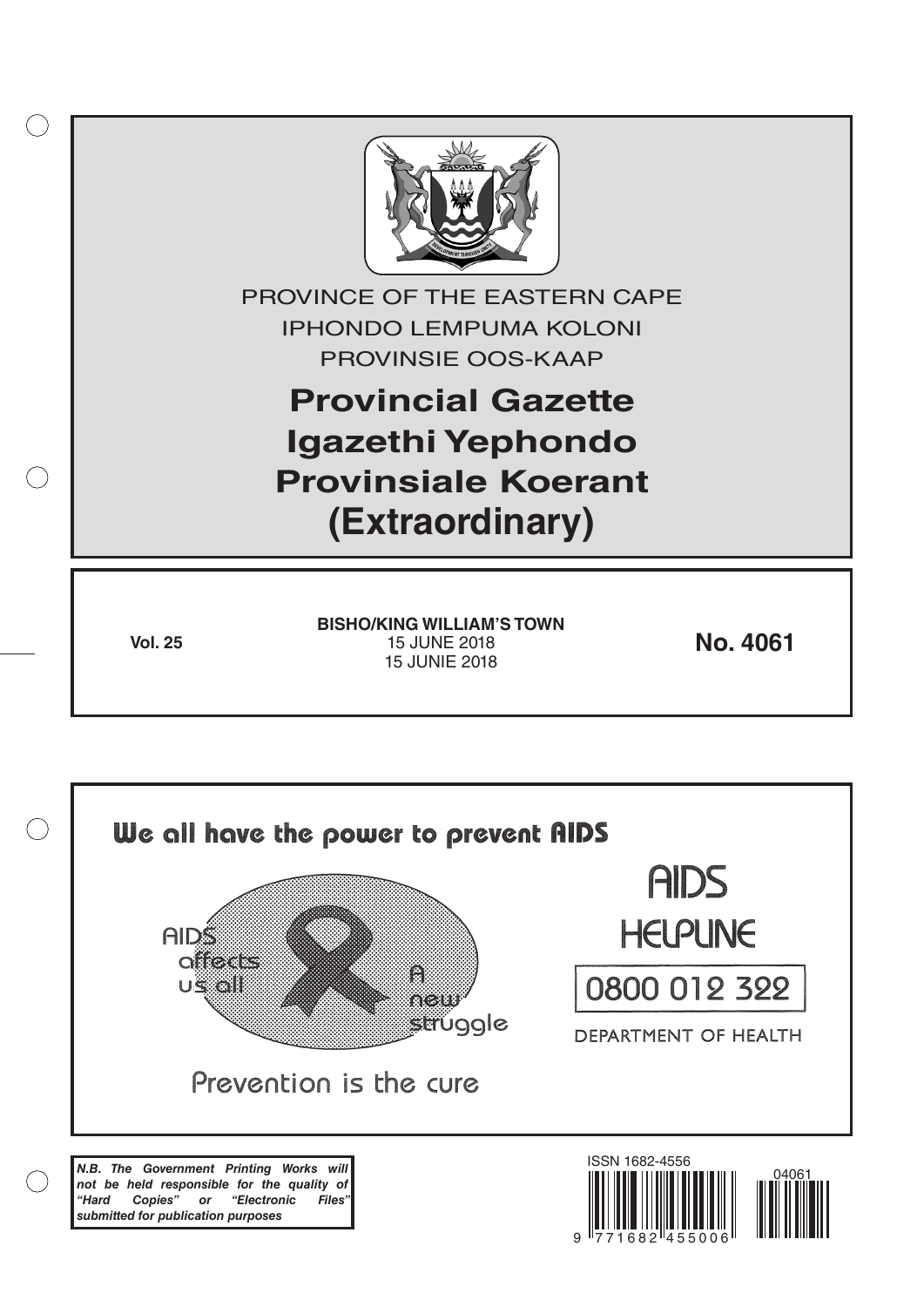# **IMPORTANT NOTICE:**

**The GovernmenT PrinTinG Works Will noT be held resPonsible for any errors ThaT miGhT occur due To The submission of incomPleTe / incorrecT / illeGible coPy.**

**no fuTure queries Will be handled in connecTion WiTh The above.**

#### **CONTENTS**

|     |                                                                                                           | Gazette<br>No. | Page<br>No. |
|-----|-----------------------------------------------------------------------------------------------------------|----------------|-------------|
|     | LOCAL AUTHORITY NOTICES • PLAASLIKE OWERHEIDS KENNISGEWINGS                                               |                |             |
| 104 | Spatial Planning and Land Use Management Act, 2016: Erf 156, Cape St Francis; Portion 103 (ptn of Ptn 34) | 4061           |             |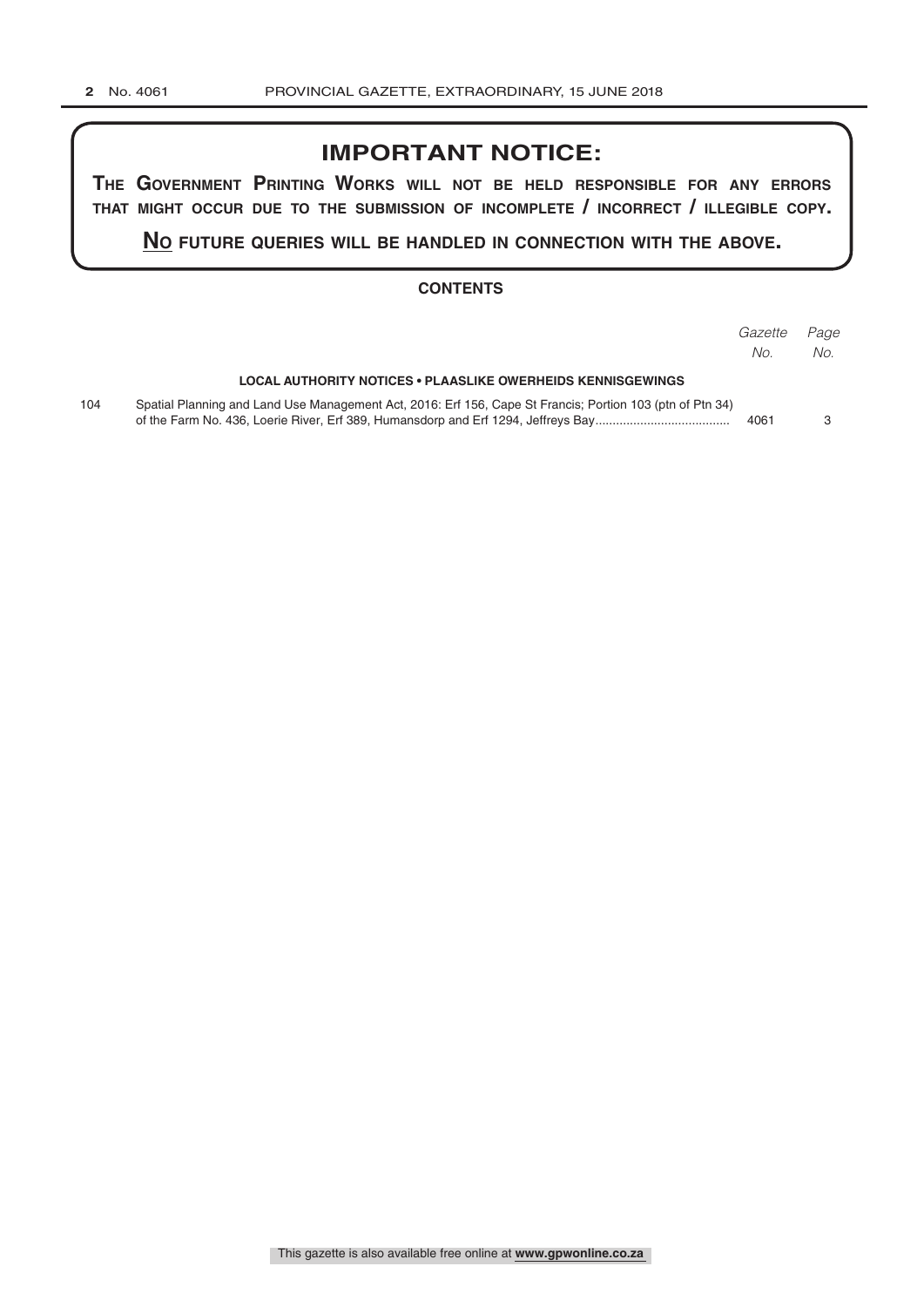## Local Authority Notices • Plaaslike Owerheids Kennisgewings

#### **LOCAL AUTHORITY NOTICE 104 OF 2018**

#### **PROVINCIAL NOTICE NO 75/2018**

#### **EASTERN CAPE PROVINCE**

#### **KOUGA MUNICIPALITY (EC 108)**

#### **REMOVAL OF RESTRICTIVE CONDITIONS**

#### **ERF 156, CAPE ST FRANCIS**

#### **SPATIAL PLANNING AND LAND USE MANAGEMENT BY-LAW, 2016: KOUGA MUNICIPALITY**

Notice is hereby given that the Municipal Planning Tribunal on 19 April 2018, removed Condition C.5.(a) & (b) applicable to Erf 156, Cape St Francis as contained in Certificate of Consolidation Title T12897/1982 in terms of Section 69 of the Spatial Planning and Land Use Management By-Law, 2016: Kouga Municipality

## **PORTION 103 (PTN OF PTN 34) OF THE FARM NO 436, LOERIE RIVER**

#### **SPATIAL PLANNING AND LAND USE MANAGEMENT BY-LAW, 2016: KOUGA MUNICIPALITY**

Notice is hereby given that the Municipal Planning Tribunal on 19 April 2018, removed Conditions C.(a);(b);(c) & (d) applicable to Portion 103 (Ptn of Ptn 34) of the Farm No 436, Loerie River as contained in Certificate of Consolidation Title T66273/2014 in terms of Section 69 of the Spatial Planning and Land Use Management By-Law, 2016: Kouga Municipality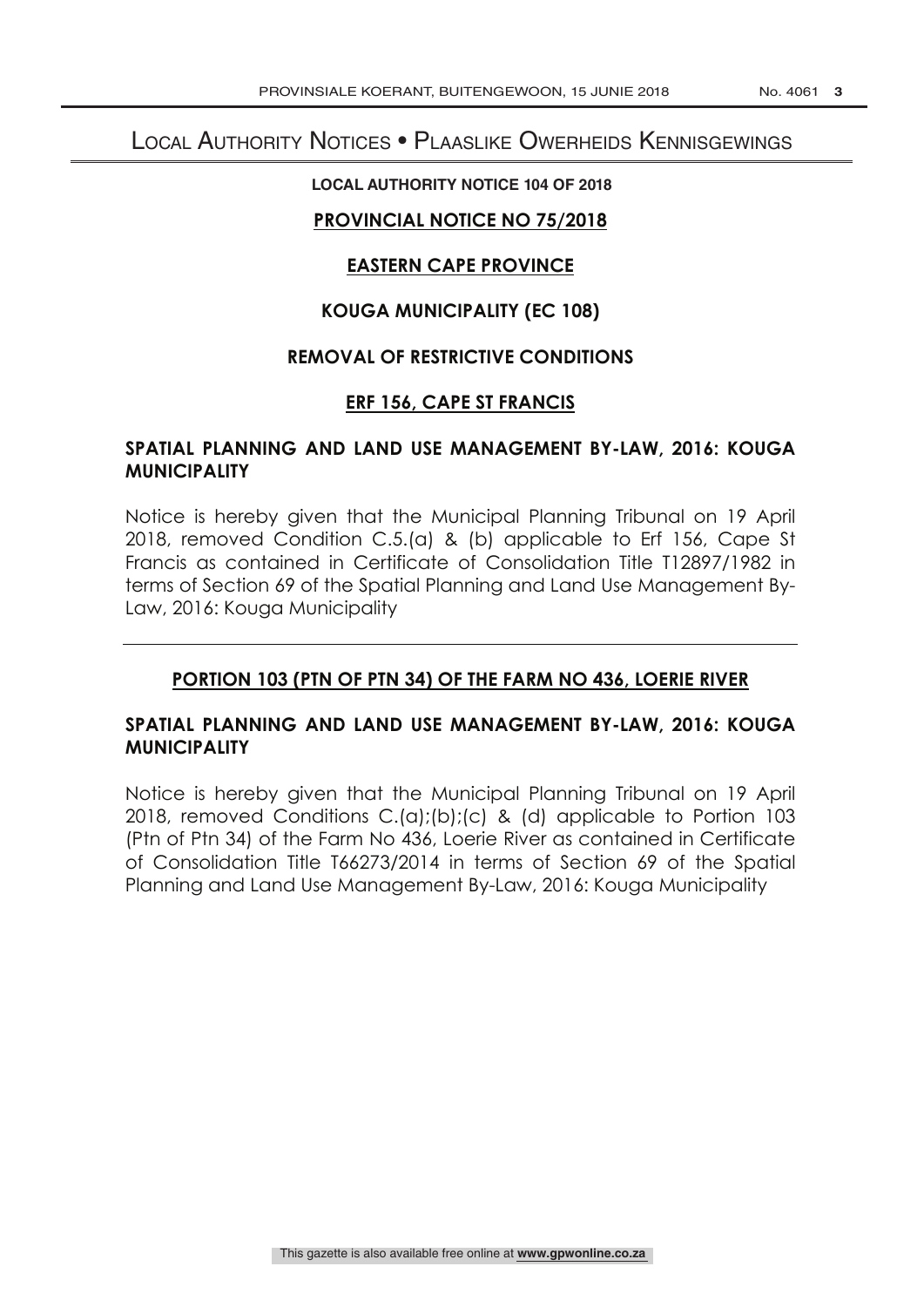#### **ERF 389, HUMANSDORP**

#### **SPATIAL PLANNING AND LAND USE MANAGEMENT BY-LAW, 2016: KOUGA MUNICIPALITY**

Notice is hereby given that the Municipal Planning Tribunal on 19 April 2018, removed Condition B2 applicable to Erf 389, Humansdorp as contained in Certificate of Consolidation Title T82310/1994 in terms of Section 69 of the Spatial Planning and Land Use Management By-Law, 2016: Kouga Municipality

------------------------------------------------------------------------------------------------------------

## **ERF 1294, JEFFREYS BAY**

#### **SPATIAL PLANNING AND LAND USE MANAGEMENT BY-LAW, 2016: KOUGA MUNICIPALITY**

Notice is hereby given that the Municipal Planning Tribunal on 19 April 2018, removed Condition G.(g)(i) & (ii) applicable to Erf 1294, Jeffreys Bay as contained in Certificate of Consolidation Title T50763/2016 in terms of Section 69 of the Spatial Planning and Land Use Management By-Law, 2016: Kouga Municipality

**C. DU PLESSIS P.O. BOX 21 MUNICIPAL MANAGER JEFFREYS BAY**

 **6330**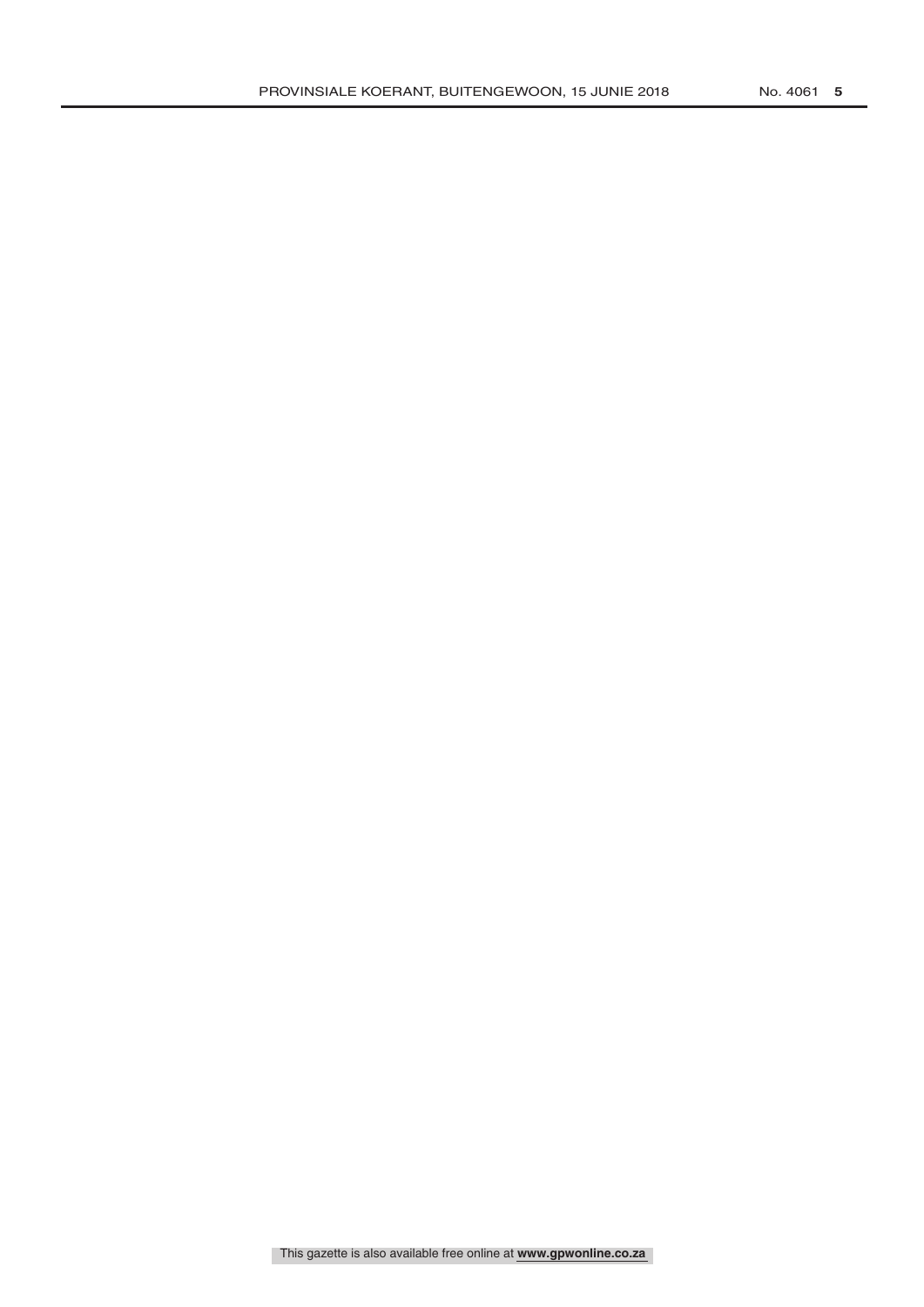This gazette is also available free online at **www.gpwonline.co.za**